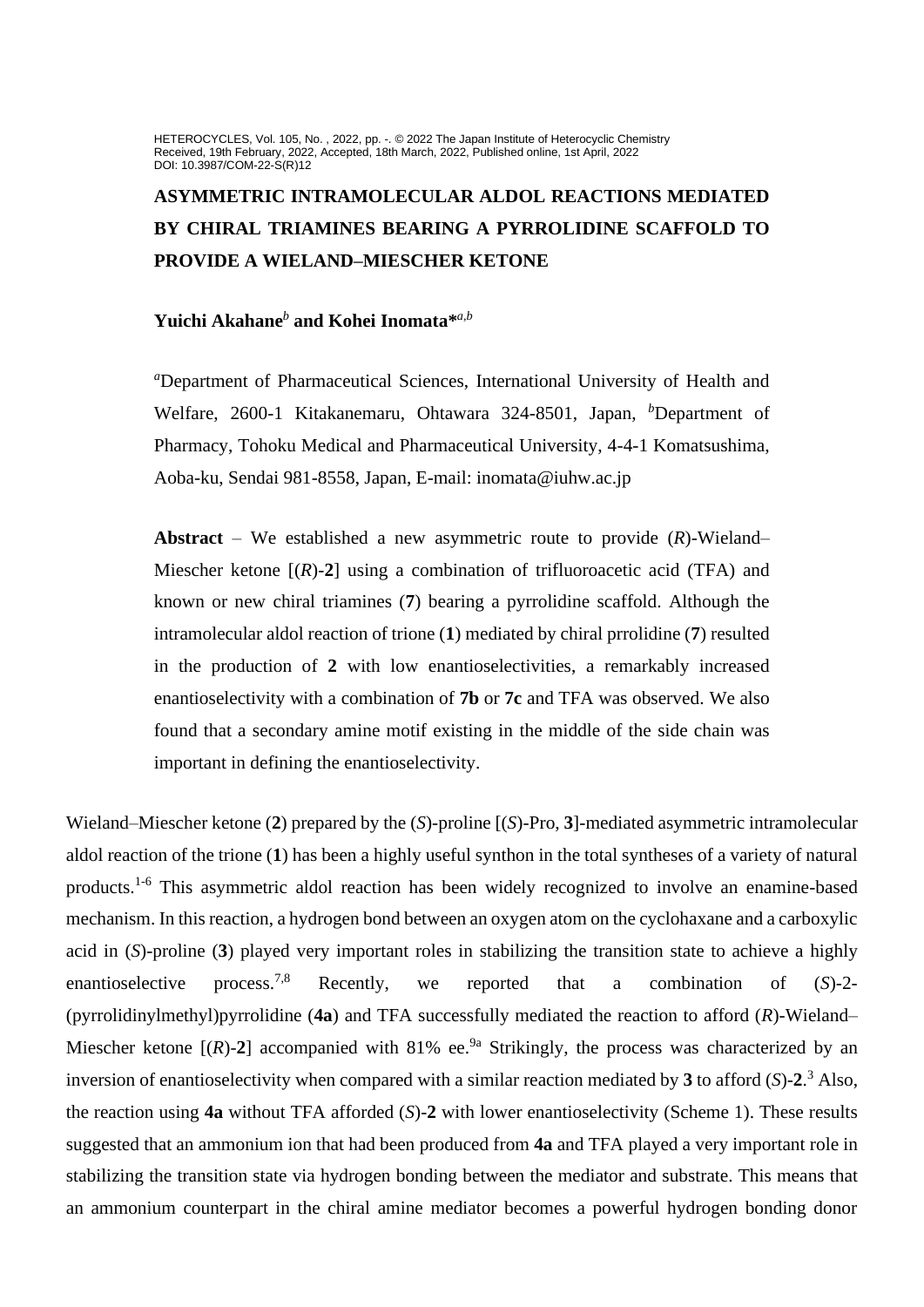working like a carboxylic acid in an amino acid. We described the details of inverted enantioselectivity using **4a** in our previous report.<sup>9a</sup> Similar results were observed in cases using chiral diamines with a pyrrolidine scaffold bearing a variety of a substituted aminomethyl structures, such as **4b** and **4c**. 9b,9c



**Scheme 1.** Asymmetric intramolecular aldol reaction to prepare the Wieland–Miescher ketone (**2**)

In 2006, Pansare reported the enantioselective Michael addition catalyzed by chiral triamines (**7**) under the use of *p*-TsOH to afford **8** accompanied with high *syn*- and enantio-selectivities (Scheme 2). <sup>10</sup> Amine side chain protonation was very important to the selectivity as well as the aldol reaction described above. Thus, they proposed a synclinal transition state (**9**) assembly in which a protonated diamine side chain delivered the nitroalkenes by hydrogen bonding to provide **8**. They also suggested that an internally hydrogen-bonded ethylenediamine unit might explain the enantioselection with **7a** in a noncoordinate solvent (Figure 1).

Inspired by this research, we planned to apply 7 for the aldol reaction of 1. In addition to known  $7a^{11}$  and **7b**, we designed new triamines (**7c**) and (**7d)** to clarify the effects of terminal amino substituents and conformation of an ethylenediamine unit (Scheme 3). Specifically, **7d** shows a conformationally restricted ethylenediamine motif similar to **10** in Figure 1. Therefore, we could elucidate the effects of conformation in an ethylenediamine unit via comparison to **7a**. Herein, we report the asymmetric intramolecular aldol reaction of **1** mediated by known or new **7** to provide (*R*)-**2**.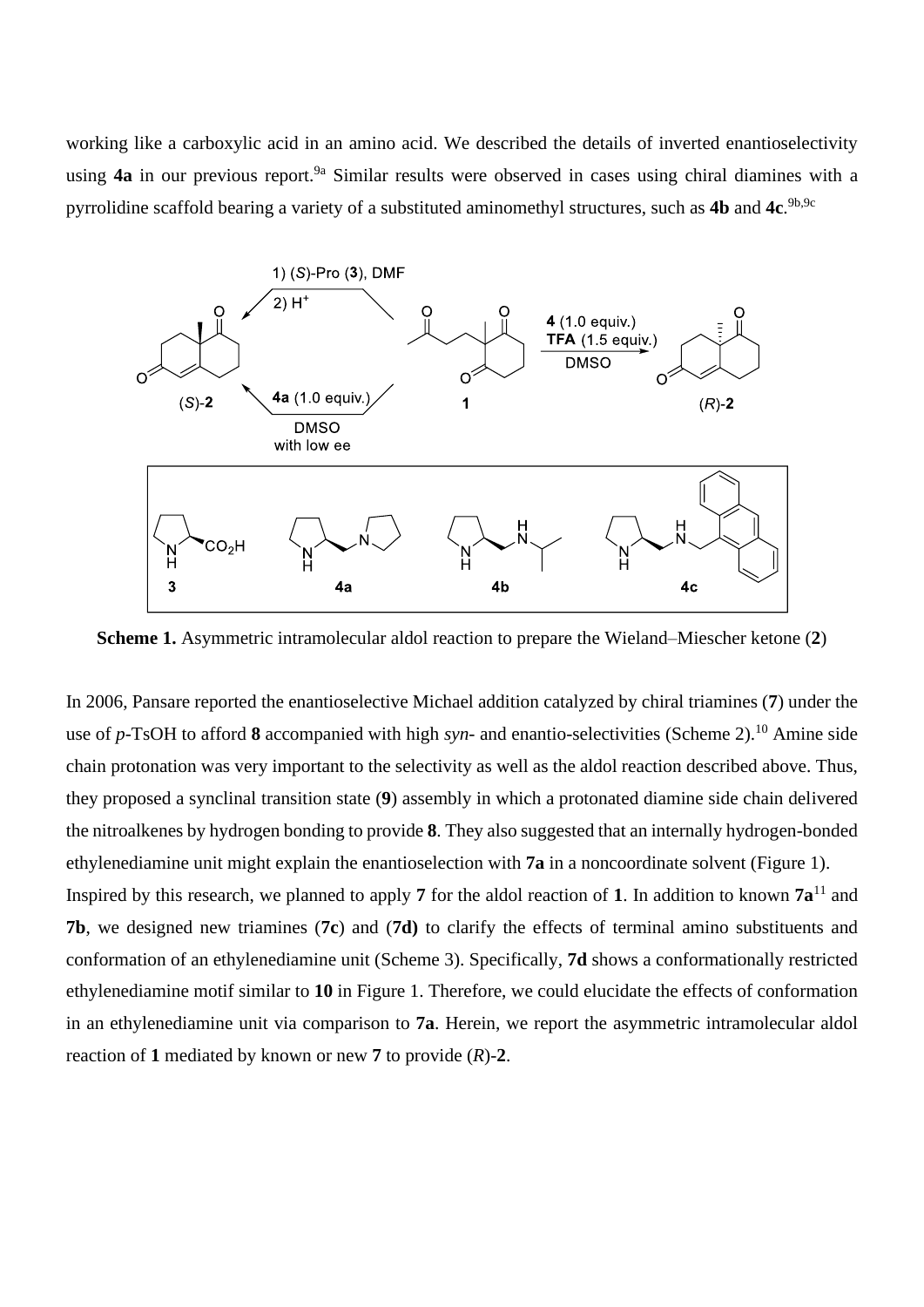Pansare et al.



**Scheme 2.** Asymmetric Michael addition catalyzed by chiral triamines (**7**)



**Figure 1.** Proposed transition state of asymmetric Michael addition and the possible conformation of ethylene diamine side chain in a protonated **7**



**Scheme 3.** Asymmetric intramolecular aldol reaction mediated by triamine (**7**)

First, triamines (**7**) were prepared from (*S*)-*N*-*tert*-butoxycarbonyl (Boc)-proline (**11**) according to the method reported by Pansare.<sup>10a</sup> Thus, a usual amidation of 11 in the presence of commercially available diamines (**12**) afforded **13**. After deprotection of the Boc moiety, the lithium aluminum hydride (LAH) reduction of amide provided desired **7** in 46%–55 % overall yield.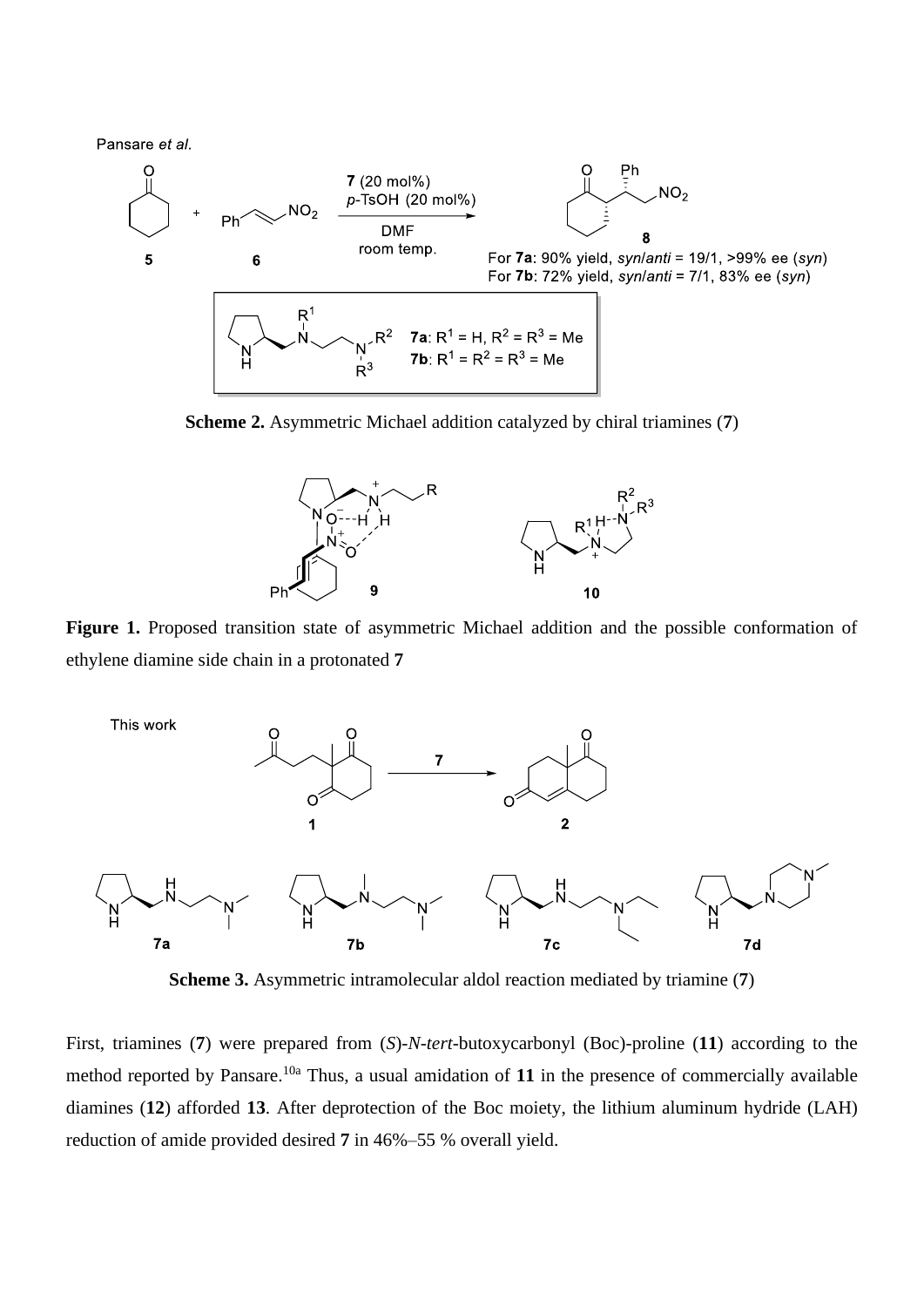

**Scheme 4.** Preparation of triamines (**7**)

The aldol reaction of  $1^{12}$  mediated by a stoichiometric amount of 7 in dimethyl sulfoxide (DMSO) at 25 °C proceeded to afford **2** in moderate yields and low enantioselectivities. The results were compiled in Table 1. All of **7** except for **7a** provided (*S*)-**2** as a preferred enantiomer. These results showed us that protonation of the amino side chain to form a hydrogen bond might be required.

**Table 1.** Aldol reaction of **1** mediated by **7**



*a* 100 mg of **1** was used for all reactions.

*b* Isolated yield.

*<sup>c</sup>* Determined by HPLC equipped with a chiral stationary phase column.

*<sup>d</sup>* A preferred enantiomer of **2**.

We next ran experiments to understand the effects of an acid in the aldol reaction. Among the triamines **7**, we selected **7a** due to provide  $(R)$ -2 shown in Table 1. The aldol reaction using a range of 1.0 to 2.5 equivalent of TFA was performed. The results were shown in Table 2. All of the conditions in the presence of TFA afforded (*R*)-**2** and both the yield and ee were significantly improved. Depending on increasing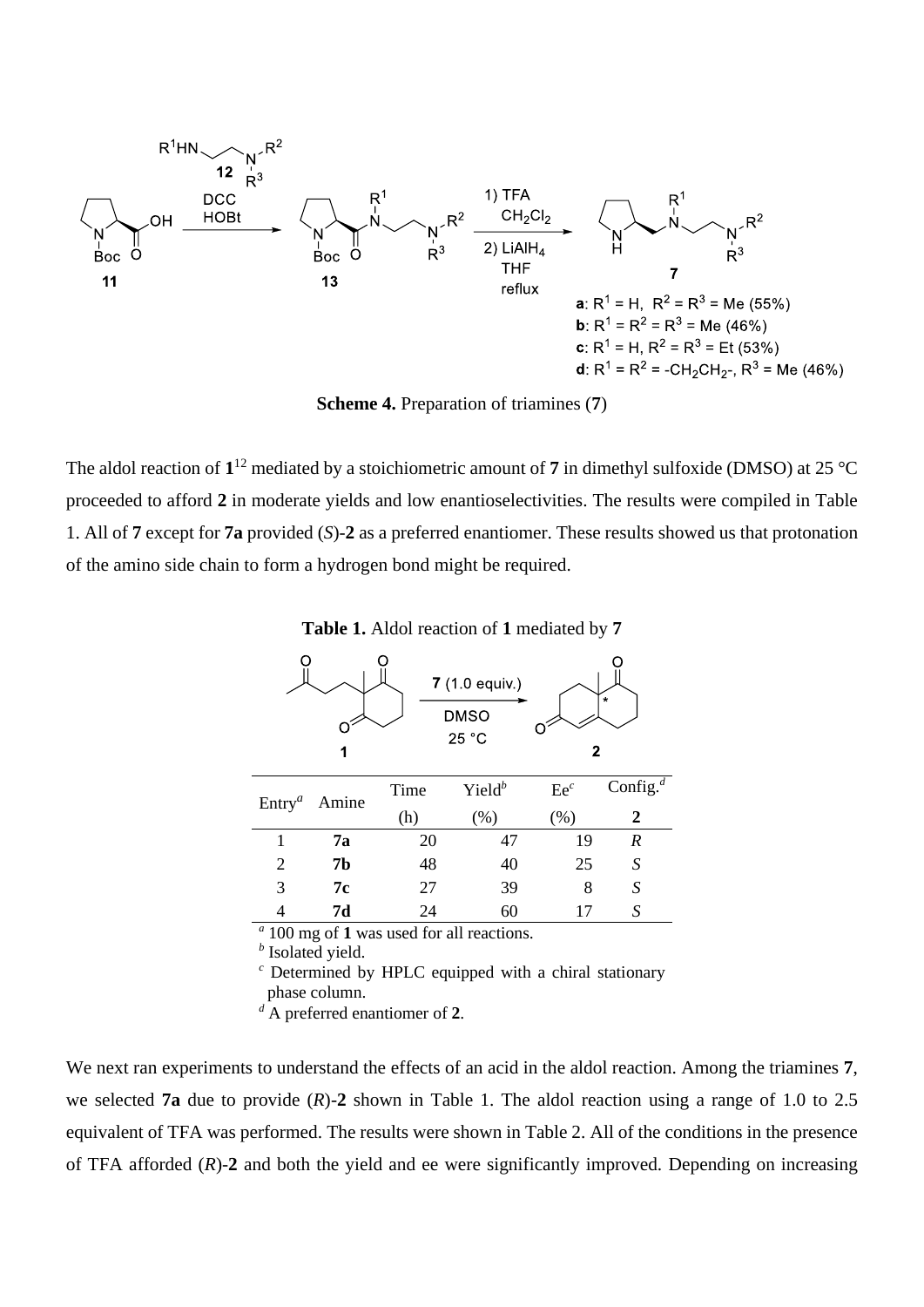TFA, longer reaction time was observed. The reaction in the presence of 1.5 equivalent of TFA afforded (*R*)-**2** in 83% yield accompanied with 67% ee (Entry 2).

|                | 1        |      | 7a (1.0 equiv.)<br>TFA (n equiv.)<br>DMSO<br>25 °C | 2      | $\star$                |
|----------------|----------|------|----------------------------------------------------|--------|------------------------|
| $Entry^a$      | TFA      | Time | $Yield^b$                                          | $Ee^c$ | Config. $\overline{d}$ |
|                | (equiv.) | (h)  | (% )                                               | (% )   | $\boldsymbol{2}$       |
| 1              | 1.0      | 12   | 66                                                 | 65     | $\boldsymbol{R}$       |
| $\overline{2}$ | 1.5      | 26   | 83                                                 | 67     | $\boldsymbol{R}$       |
| 3              | 2.0      | 50   | 53                                                 | 59     | $\boldsymbol{R}$       |
|                | 2.5      | 125  | 58                                                 | 50     | R                      |

**Table 2.** Aldol reaction of **1** mediated by **7a** in the presence of TFA

*a* 100 mg of **1** was used for all reactions.

*b* Isolated yield.

*<sup>c</sup>* Determined by HPLC equipped with a chiral stationary phase column.

*<sup>d</sup>* A preferred enantiomer of **2**.

We examined the effects of the reaction condition to the other triamines **7**. As shown in Table 3, **7b** and **7d** both bearing a tertiary diamine side chain on a pyrrolidne ring afforded (*S*)-**2** in moderate yields and low enantioselectivities (Entries 2 and 4). Therefore, a tertiary amine motif was hardly suitable for the aldol reaction. Triamine **7d** with a restricted conformation of ethylenediamine unit of **7b**, afforded **2** in almost only racemic forms (Entry 4). However, the effects of conformation were not clear due to the insufficient enatioselectivity of **7b** for comparison (Entry 2). The results showed us that the aldol reaction mediated by **7b** and **7d** might not proceed through a hydrogen-bonded transition state (*vide infra*). Triamine (**7c**) bearing a secondary amino- and diethylamino-side chain on a pyrrolidine ring exhibited almost the same enatioselectivity as **7a** with a moderate yield. The results suggested that the secondary amine structures were required for the aldol reaction, and the possibility that a substituent on the terminal nitrogen atom might not affect to the transition state of the reaction.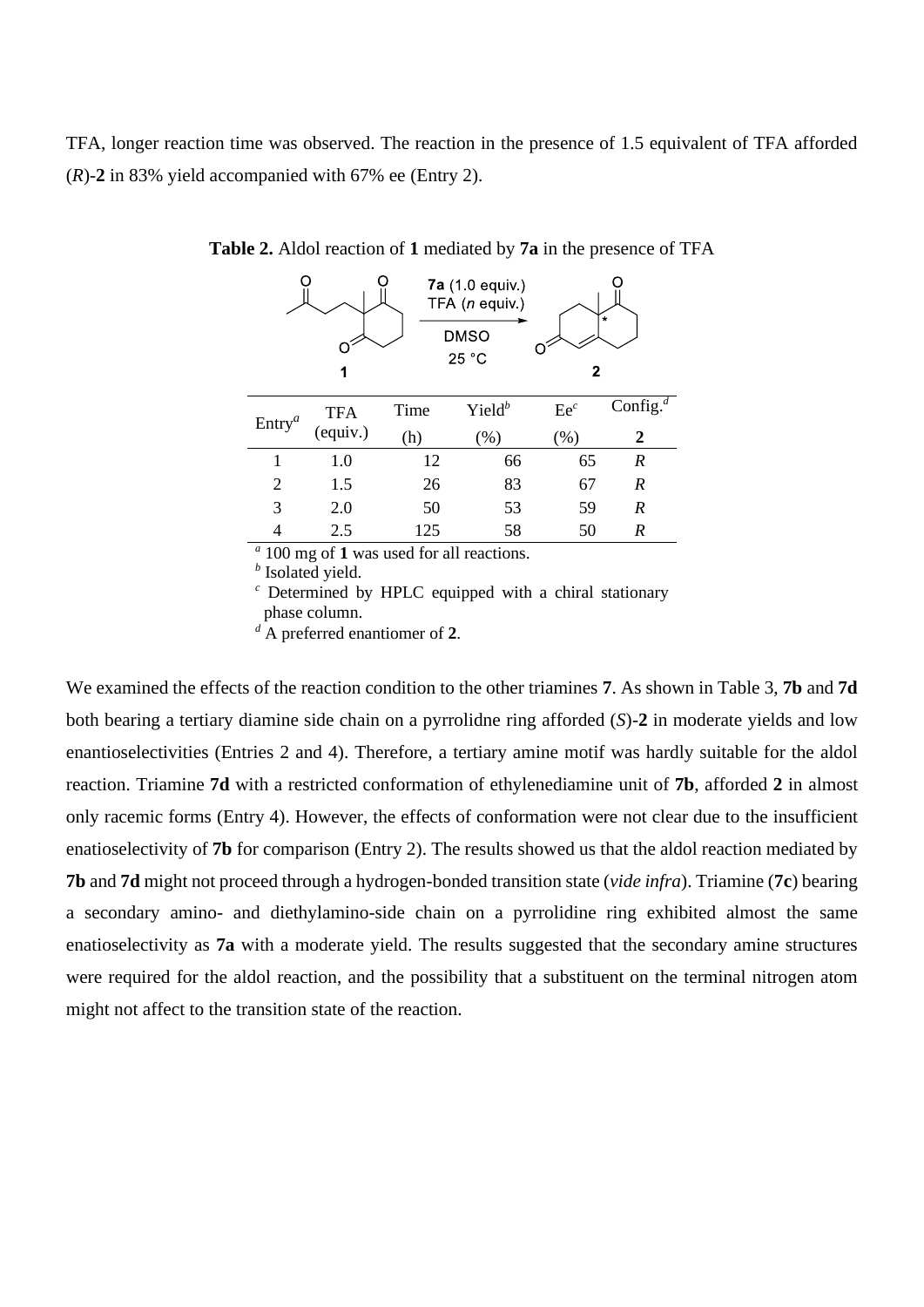| 7 (1.0 equiv.)<br>TFA (1.5 equiv.)<br>$\star$<br><b>DMSO</b><br>25 °C<br>2<br>1 |               |        |                        |        |                        |  |  |  |  |
|---------------------------------------------------------------------------------|---------------|--------|------------------------|--------|------------------------|--|--|--|--|
| Entry <sup>a</sup>                                                              | Amine         | Time   | Yield $^b$             | $Ee^c$ | Config. $\overline{d}$ |  |  |  |  |
|                                                                                 |               | (h)    | (% )                   | (% )   | 2                      |  |  |  |  |
| 1 <sup>e</sup>                                                                  | 7а            | 26     | 83                     | 67     | $\boldsymbol{R}$       |  |  |  |  |
| $\overline{2}$                                                                  | <b>7b</b>     | 72     | 45                     | 12     | S                      |  |  |  |  |
| 3                                                                               | 7с            | 24     | 49                     | 60     | $\boldsymbol{R}$       |  |  |  |  |
|                                                                                 | 7d            | 24     | 49                     | 6      | S                      |  |  |  |  |
| $\alpha$ $\alpha$                                                               | $\sim$ $\sim$ | $\sim$ | $\bullet$<br>$\bullet$ |        |                        |  |  |  |  |

**Table 3.** Aldol reaction of **1** mediated by **7** in the presence of TFA

*a* 100 mg of **1** was used for all reactions.

*b* Isolated yield.

*<sup>c</sup>* Determined by HPLC equipped with a chiral stationary phase column.

*<sup>d</sup>* A preferred enantiomer of **2**.

*<sup>e</sup>* Same result shown in Table 2.

From our previous report, <sup>9a</sup> the transition states predicted for the aldol reaction are shown in Figure 2. In the presence of TFA, the ethylenediamine moiety in **7** would need to be protonated to generate a corresponding ammonium ion. We devised two transition state models (**14**, **15**) to give (*S*)- and (*R*)-**2** respectively.<sup>6</sup> As similar enantioselectivities were observed in comparison with **7a** and **7c**, we believe that the terminal amino group ( $-NR^2R^3$ ) is far from the C-C bond forming site. The hydrogen in the ammonium ion could hydrogen-bond to the carbonyl oxygen atom originating from 1,3-diketone functionality. In the cases of using **7b** and **7d**, severe steric repulsions between an alkyl substituent  $(R<sup>1</sup>)$  on the ammonium moiety and an angular methyl group or a carbonyl functionality are observed. However, the results suggested the possibility that the sterically subtle differences around the tertiary amino-side chain might affect the enantioselectivities in comparison to the fact **7a** aforded  $(R)$ -2 with high ee. Therefore, the reactions using **7b** and **7d** might proceed through a non-hydrogen bonded transition state to afford **2** with very low enantioselectivities. In the case of **7a** or **7c** (both  $R^1 = H$ ), the steric repulsion in **15** is relieved due to the planar carbonyl functionality. Consequently, **15** should be most favored which would give rise to (*R*)-**2** after dehydration (Figure 2).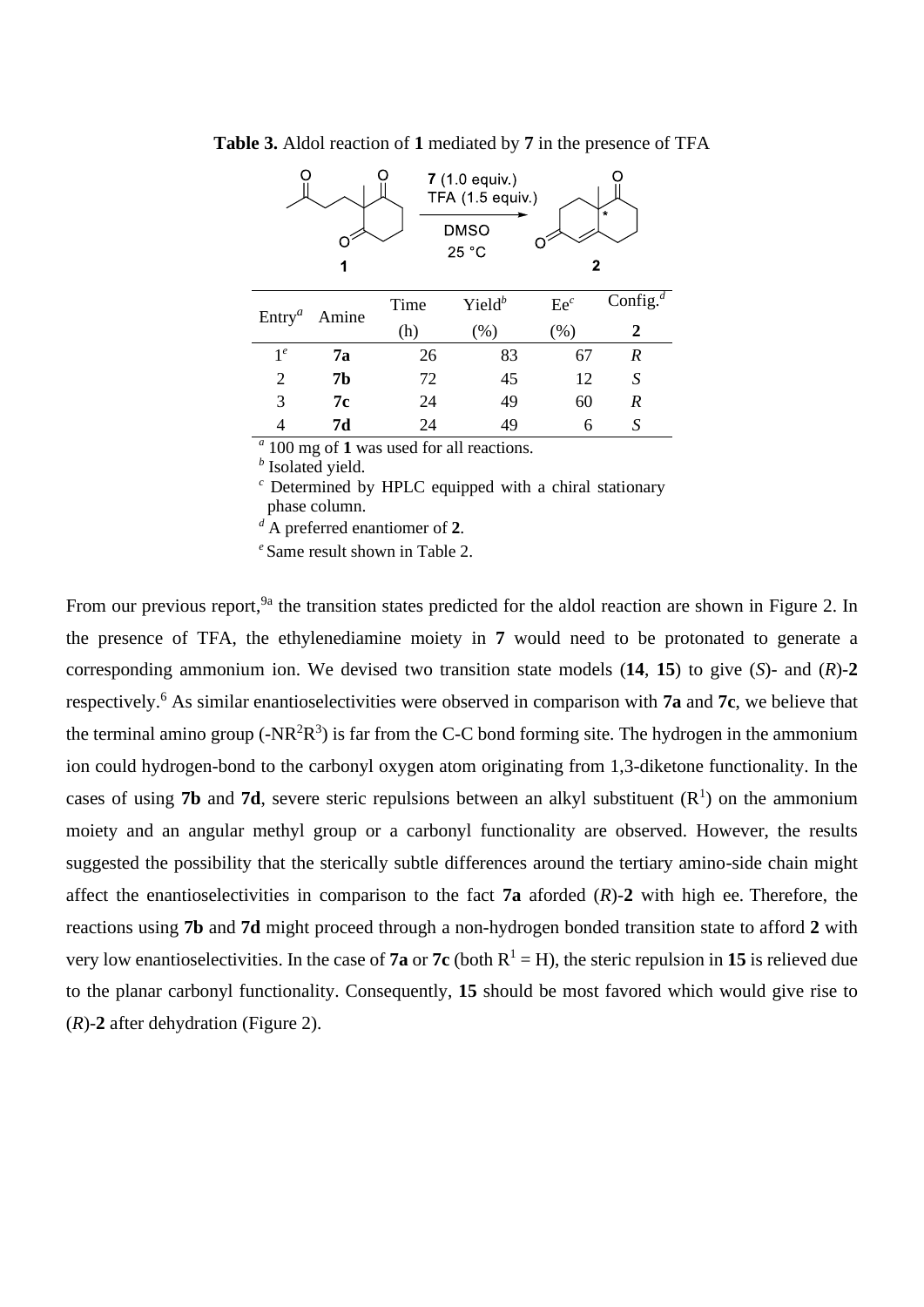

**Figure 2.** Proposed transition state of the aldol reaction mediated by **7**

In conclusion, we have established a new chiral route to provide  $(R)$ -Wieland–Miescher ketone  $[(R)-2]$  by using a combination of TFA and known or new chiral triamines (**7**) bearing a pyrrolidine scaffold. Although the intramolecular aldol reaction of trione (**1**) mediated by **7** resulted in **2** with low enantioselectivities, a remarkable increase enantioselectivity with a combination of TFA and **7a** or **7c** was observed. We also found that a secondary amine motif existing in the middle of the side chain was important in determining enantioselectivity. These results may enable the creation of efficient organocatalysts for a wide variety of asymmetric reactions. Further work on the detail of the reaction mechanism and the development of a more efficient mediator for the reactions are currently in progress.

## **EXPERIMENTAL**

IR spectra were recorded on a Perkin Elmer Spectorum One FT-IR spectrophotometer. <sup>1</sup>H- and <sup>13</sup>C-NMR spectra were recorded on a JEOL-AX-400 ( $^1$ H: 400 MHz,  $^{13}$ C: 100 MHz) spectrometer. All  $^1$ H-NMR spectra were reported in ppm downfield of tetramethylsilane (TMS) as an internal standard. All <sup>13</sup>C-NMR spectra were reported in ppm relative to  $CDCl<sub>3</sub>$  (77 ppm) and were obtained with <sup>1</sup>H decoupling. MS spectra were recorded on a JEOL-JMS-700V spectrometer. Optical purities were determined using a Hitachi HPLC ELITE LaChrom instrument equipped with a chiral stationary phase column. Optical rotations were measured with a JASCO D-2300 digital polarimeter. All reactions were performed under an argon atmosphere.

#### **Typical procedure of the preparations of triamine 7**

To a stirred suspension of Boc-(*S*)-proline (**11**, 6.5 g, 30.0 mmol), 1-hydroxybenzotriazole (HOBt, 4.1 g, 30.6 mmol) and *N*,*N*-dicyclohexylcarbodiimide (DCC, 6.3 g, 30.6 mmol) in anhydrous CH<sub>2</sub>Cl<sub>2</sub> (60 mL) was added a solution of a commercially available amine **12a** (3.3 mL, 30.0 mmol) in CH<sub>2</sub>Cl<sub>2</sub> (30 mL) at 25 °C. The mixture was stirred at the same temperature for 24 h. After filtering through a Celite pad, the filtrate was washed with saturated aqueous NaHCO<sub>3</sub> and the aqueous layer was extracted twice with  $CH_2Cl_2$ (25 mL). The combined organic layers were dried (Na2SO4) and the solvent was removed under reduced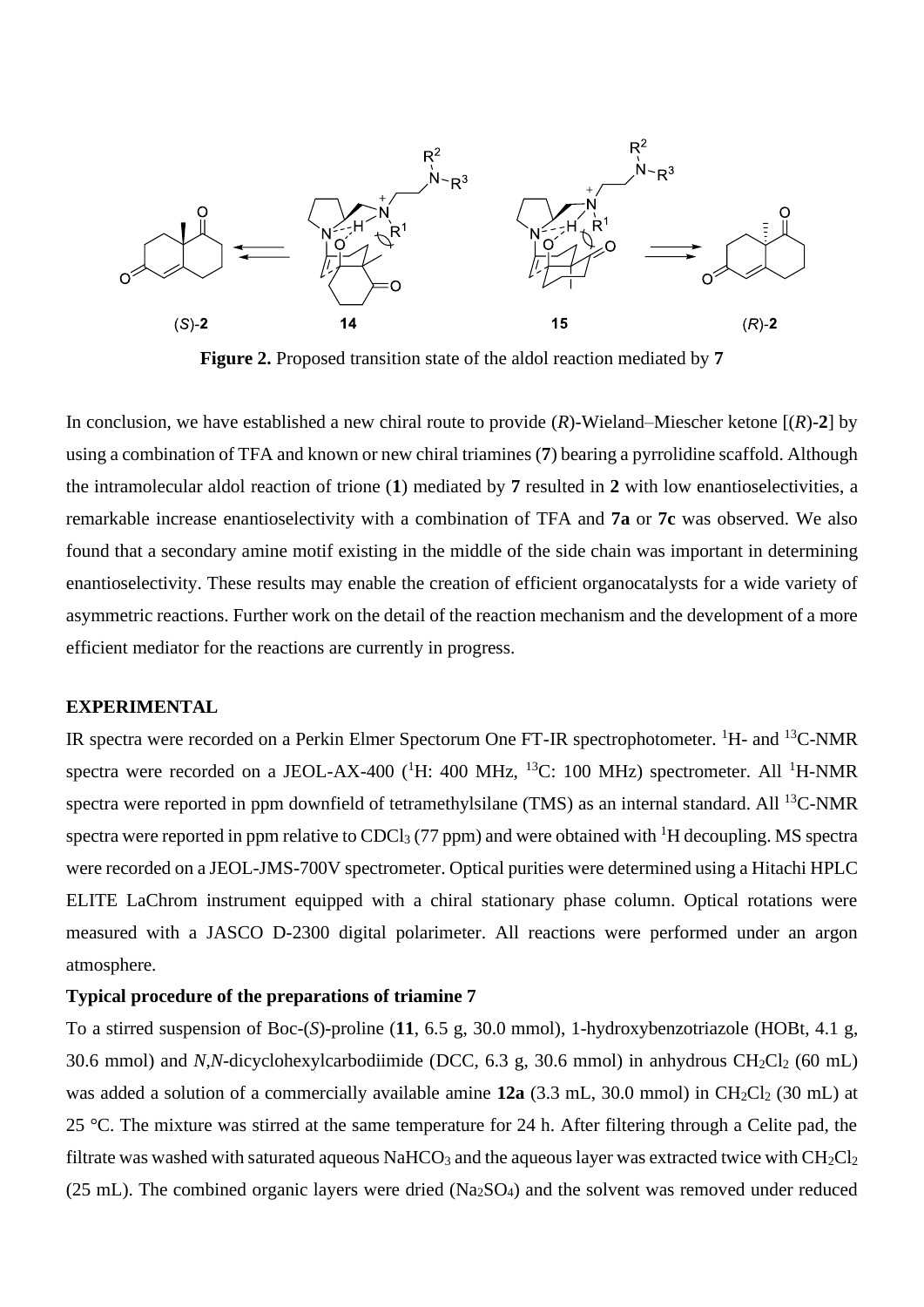pressure. TFA (22.8 mL, 300 mmol) was added to a solution of the residue in anhydrous CH<sub>2</sub>Cl<sub>2</sub> (100 mL) at 25 °C, and the solution was stirred for 4 h at the same temperature. After removing the solvent under reduced pressure, the residue was dissolved to  $CH_2Cl_2$ , and the mixture was extracted with  $H_2O$  (30 mL x 3). The combined aqueous layers were basified with granulated NaOH. The mixture was extracted with  $CH_2Cl_2$  (30 mL  $\times$  3) and the combined organic layers were dried (Na<sub>2</sub>SO<sub>4</sub>). The solvent was removed under reduced pressure. A solution of the residue in anhydrous THF (40 mL) was slowly added to a suspension of LAH (1.7 g, 45 mmol) in THF (70 mL) over 20 min at 0 °C. After stirring for 30 min at 25 °C, the mixture was further heated under reflux for 13 h. The reaction was quenched with  $H_2O$  (0.81 mL) and 10% (w/v) aqueous NaOH (18 mL) at 0 °C. The mixture was filtered through a Celite pad and the filtrate was concentrated under reduced pressure. The residue was chromatographed  $(CHCl<sub>3</sub>/MeOH/NH<sub>4</sub>OH =$ 10/1/0.1) to afford 2.8 g (55%) of **7a** as a colorless oil.

## $(S)$ - $N^1$ , $N^1$ -Dimethyl- $N^2$ -[(pyrrolidin-2-yl)methyl]ethane-1,2-diamine (7a)

 $[\alpha]_D^{23}$  +13.2 (*c* 1.00, CHCl<sub>3</sub>), lit.<sup>9a</sup> +13.0 (*c* 1.00, CHCl<sub>3</sub>). IR (film) v cm<sup>-1</sup> 3390, 2950, 2825, 2779, 1462. <sup>1</sup>H-NMR (400 MHz, CDCl<sub>3</sub>) δ 1.33-1.36 (1H, m), 1.69-1.79 (2H, m), 1.87-1.89 (1H, m), 2.05 (2H, m), 2.22 (6H, s), 2.40 (2H, t, *J* = 6.3 Hz), 2.55 (1H, dd, *J* = 8.3 Hz, 11.5 Hz), 2.63 (1H, dd, *J* = 4.9 Hz, 11.7 Hz), 2.71 (2H, t,  $J = 6.3$  Hz), 2.89-2.94 (2H, m). <sup>13</sup>C-NMR (100 MHz, CDCl<sub>3</sub>)  $\delta$  25.5, 29.6, 45.5, 46.3, 47.5, 55.2, 58.3, 59.1. FABMS (*m*/*z*) 172 (M<sup>+</sup>+H, 100%). HRMS (FAB) calcd. for C<sub>9</sub>H<sub>22</sub>N<sub>3</sub> (M<sup>+</sup>+H) 172.1814. Found 172.1812.

# $(S)$ - $N^1$ , $N^1$ -Dimethyl- $N^2$ , $N^2$ -[(pyrrolidin-2-yl)methyl]methylethane-1,2-diamine (7b)

Yield 46%, colorless oil.  $[\alpha]_D^{23} + 14.3$  (*c* 1.02, CHCl<sub>3</sub>). IR (film) v cm<sup>-1</sup> 3387, 2950, 2820, 2778, 1459. <sup>1</sup>H-NMR (400 MHz, CDCl3) δ 1.30-1.35 (1H, m), 1.70-1.89 (3H, m), 2.16-2.20 (1H, m), 2.24 (6H, s), 2.27 (3H, s), 2.29-2.58 (6H, m), 2.82-3.00 (2H, m), 3.21-3.25 (1H, m). <sup>13</sup>C-NMR (100 MHz, CDCl3) δ 24.7, 29.6, 43.0, 45.7, 56.0, 56.1, 57.3, 63.4. FABMS (*m*/*z*) 186 (M<sup>+</sup>+H, 100%). HRMS (FAB) calcd. for  $C_{10}H_{24}N_3$  (M<sup>+</sup>+H) 186.1970. Found 186.1958.

## $(S)$ - $N^1$ , $N^1$ -Diethyl- $N^2$ -[(pyrrolidin-2-yl)methyl]ethane-1,2-diamine (7c)

Yield 53%, pale yellow oil.  $[\alpha]_D^{18} +11.1$  (*c* 1.00, CHCl<sub>3</sub>). IR (film) v cm<sup>-1</sup> 3368, 2968, 1407. <sup>1</sup>H-NMR (400 MHz, CDCl3) δ 1.01 (6H, t, *J* = 7.2 Hz), 1.30-1.35 (1H, m), 1.67-1.90 (5H. m), 2.50-2.57 (7H, m), 2.61 (1H, dd,  $J = 4.8$  Hz, 11.6 Hz), 2.69 (2H, t,  $J = 6.4$  Hz), 2.87-2.95 (2H, m), 3.20-3.23 (1H, m). <sup>13</sup>C-NMR (100 MHz, CDCl3) δ 11.6, 25.4, 29.5, 46.2, 46.9, 47.7, 52.5, 55.3, 58.1. FABMS (*m*/*z*) 200 (M<sup>+</sup>+H, 100%). HRMS (FAB) calcd. for  $C_{11}H_{26}N_3$  (M<sup>+</sup>+H) 200.2127. Found 200.2124.

# **(***S***)-1-Methyl-4-(pyrrolidin-2-ylmethyl)piperazine (7d)**

Yield 46%, pale yellow oil.  $[\alpha]_D^{18}$  +16.5 (*c* 1.03, MeOH). IR (film) v cm<sup>-1</sup> 3386, 2944, 2808, 1411. <sup>1</sup>H-NMR (400 MHz, CDCl3) δ 1.27-1.36 (1H, m), 1.69-1.76 (2H, m), 1.83-1.89 (1H, m), 2.06 (1H, brs), 2.28 (3H, s), 2.28-2.30 (3H, m), 2.31-2.36 (2H, m), 2.44-2.58 (6H, brm), 2.81-2.88 (1H, m), 2.96-3.01 (1H, m),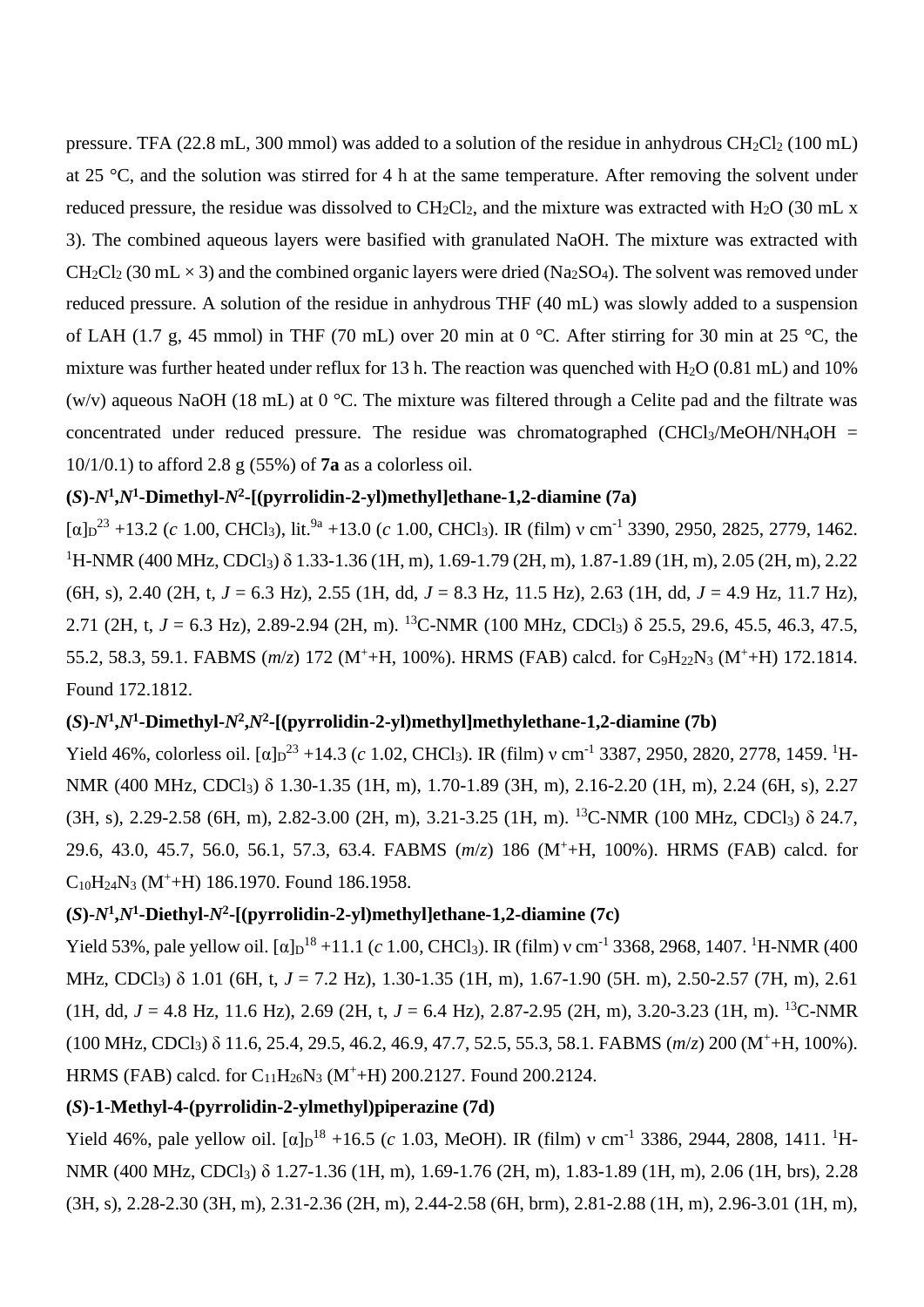3.23-3.28 (1H, m). <sup>13</sup>C-NMR (100 MHz, CDCl3) δ 24.9, 29.9, 46.0, 55.1, 55.2, 63.9. EIMS (*m*/*z*) 183 (M<sup>+</sup> ), 70 (100%). HRMS calcd. for C10H21N<sup>3</sup> 183.1735. Found 180.1726.

## **Typical procedure of triamine-mediated aldol reaction of 1**.

To a stirred solution of **1** (100 mg, 0.51 mmol) in DMSO (1.0 mL) were added a solution **7a** (87 mg, 0.51 mmol) and TFA (59  $\mu$ L, 0.77 mmol) in DMSO (0.5 mL) at 25 °C. The mixture was stirred at the same temperature for 26 h and was diluted with AcOEt. The mixture was washed with saturated aqueous NaHCO<sub>3</sub> and brine, respectively. After drying (Na2SO4), the solvent was removed under reduced pressure and the residue was chromatographed (AcOEt/CH<sub>2</sub>Cl<sub>2</sub>/hexane =  $1/1/4$ ) to afford 75 mg (83%) of (*R*)-2 as colorless crystals. The spectroscopic data for **2** agreed with that reported in refs. 9. The enantiomeric excess of **2** was determined by HPLC equipped with a chiral stationary phase column (Chiralcel OD) to be 67% ee. HPLC conditions: Chiralcel OD, 2-propanol/hexane =  $1/10$  (v/v), flow rate 1.0 mL/min, detected at 254 nm,  $t_R$  = 14.6 min for (*S*)-**2**, 15.7 min for (*R*)-**2**.

(*R*)-2:  $[\alpha]_D^{25}$  –66.0 (*c* 1.00, benzene, 67% ee), lit.<sup>9b</sup>  $[\alpha]_D^{25}$  –100 (*c* 1.00, benzene, > 99% ee).

#### **ACKNOWLEDGEMENTS**

This work was supported by a Fund for Scientific Research from International University of Health and Welfare.

#### **REFERENCES**

- 1. For a review of **2**: (a) B. Bradshaw and J. Bonjoch, *Synlett*, 2012, **23**, 337; (b) H. Hagiwara, *Nat. Prod. Commun*., 2020, **15**, 1934578X2092535.
- 2. P. Wieland and K. Miescher, *Helv. Chim. Acta,* 1950, **33**, 2215.
- 3. (a) Z. G. Hajos and D. R. Parrish, German Patent DE 2102623, 1971; (b) U. Eder, G. Sauer, and R. Wiechert, German Patent DE 2014757, 1971; (c) U. Eder, G. Sauer, and R. Wiechert, *Angew. Chem.*, 1971, **83**, 492.
- 4. Selected asymmetric preparations of **2**: (a) T. Bui and C. F. Barbas III, *Tetrahedron Lett.*, 2000, **41**, 6951; (b) T. Kanger, K. Kriis, M. Laars, T. Kailas, A.-M. Müürisepp, T. Pehk, and M. Lopp, *J. Org. Chem.*, 2007, **72**, 5168; (c) D. Almasi, D. A. Alonso, and C. Nájera, *Adv. Synth. Catal*., 2008, **350**, 2467; (d) B. Bradshaw, G. Etxebarría-Jardi, J. Bonjoch, S. F. Viózquez, G. Guillena, and C. Nájera, *Adv. Synth. Catal*., 2009, **351**, 2482; (e) A. L. Fuentes de Arriba, D. G. Seisdedos, L. Simón, V. Alcázar, C. Raposo, and J. R. Morán, *J. Org. Chem*., 2010, **75**, 8303; (f) P. Zhou, L. Zhang, S. Luo, and J.-P. Cheng, *J. Org. Chem.*, 2012, **77**, 2526; (g) C. Xu, L. Zhang, P. Zhou, S. Luo, and J.-P. Cheng, *Synthesis*, 2013, 1939.
- 5. Selected recent preparations of **2**: (a) X.-M. Zhang, M. Wang, Y.-Q. Tu, C.-A. Fang, Y.-J. Jiang, S.-